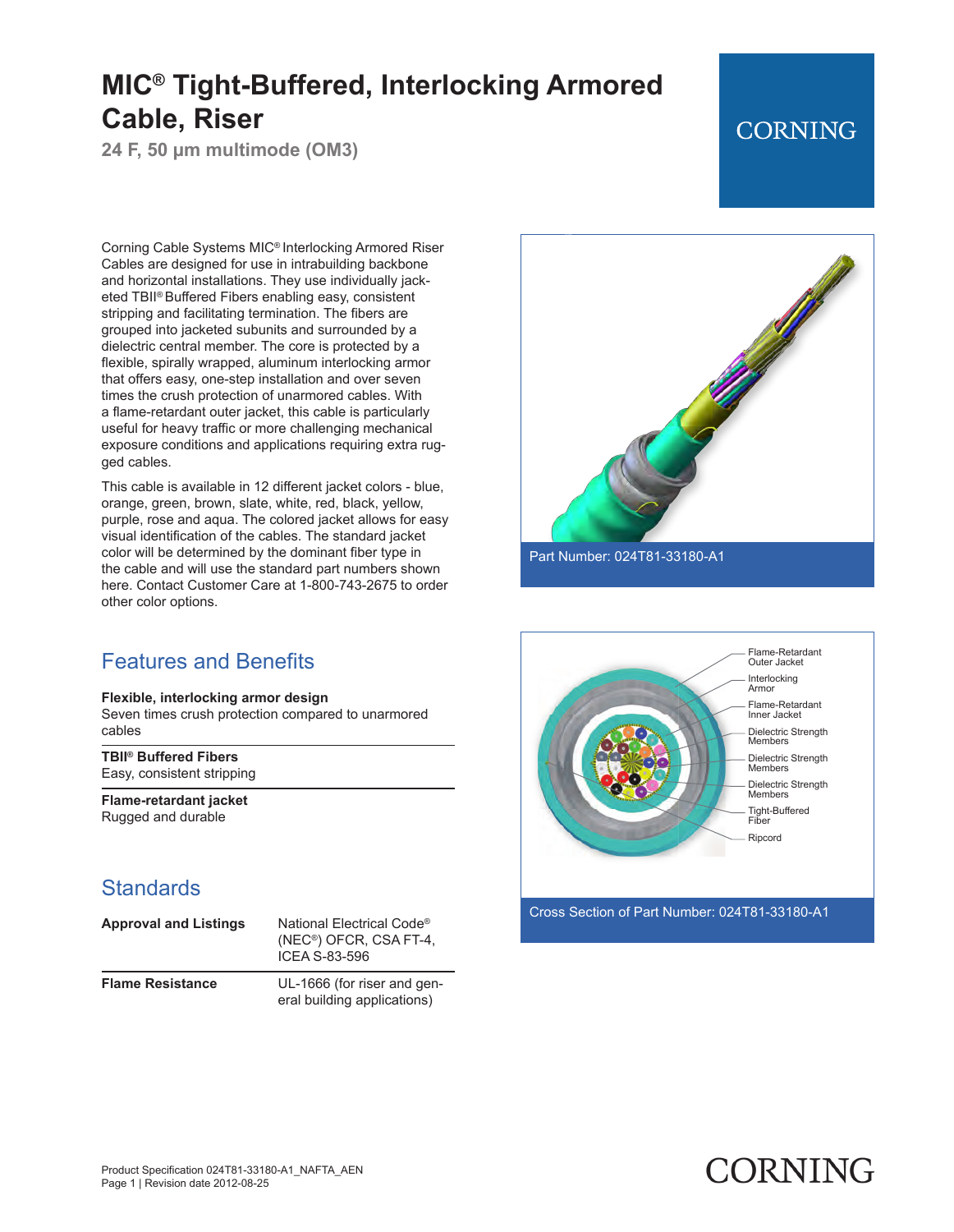**24 F, 50 µm multimode (OM3)**

## **CORNING**

## **Specifications**

| <b>General Specifications</b> |                                            |
|-------------------------------|--------------------------------------------|
| Environment                   | Indoor                                     |
| Application                   | General Purpose Horizontal, Vertical Riser |
| Cable Type                    | Tight-Buffered                             |
| <b>Product Type</b>           | Interlocking armor                         |
| <b>Flame Rating</b>           | Riser (OFCR)                               |
| <b>Fiber Category</b>         | 50 µm MM (OM3)                             |

| <b>Temperature Range</b> |                                          |
|--------------------------|------------------------------------------|
| Storage                  | $-40$ °C to 70 °C (-40 °F to 158 °F)     |
| Installation             | $-10$ °C to 60 °C (14 °F to 140 °F)      |
| Operation                | $\sim$ -20 °C to 70 °C (-4 °F to 158 °F) |

| <b>Cable Design</b>                                 |                                                                                                                     |
|-----------------------------------------------------|---------------------------------------------------------------------------------------------------------------------|
| <b>Central Element</b>                              | Yarn                                                                                                                |
| Fiber Count                                         | 24                                                                                                                  |
| <b>Tight Buffer Color</b>                           | Blue, Orange, Green, Brown, Slate, White, Red, Black, Yellow                                                        |
| Tensile Strength Elements and/or Armoring - Layer 1 | Dielectric strength members                                                                                         |
| Tight Buffer Color, Layer 2                         | Violet, Rose, Aqua, Blue*, Orange*, Green*, Brown*, Slate*,<br>White*, Red*, Black*, Yellow*, Violet*, Rose*, Aqua* |
| Tensile Strength Elements and/or Armoring - Layer 2 | Dielectric strength members                                                                                         |
| Number of Ripcords                                  | 2                                                                                                                   |
| Inner Jacket Material                               | Flame-retardant                                                                                                     |
| Tensile Strength Elements and/or Armoring - Layer 3 | Interlocking armor                                                                                                  |
| Outer Jacket Material                               | Flame-retardant                                                                                                     |
| Outer Jacket Color                                  | Aqua                                                                                                                |

| <b>Mechanical Characteristics Cable</b> |                            |
|-----------------------------------------|----------------------------|
| Weight                                  | 183 kg/km (123 lb/1000 ft) |
| Nominal Inner Cable Diameter            | $8 \, \text{mm}$ (0.31 in) |
| Nominal Outer Diameter                  | 15 mm $(0.59$ in)          |
| Max. Tensile Strengths, Short-Term      | 1320 N (300 lbf)           |
| Max. Tensile Strengths, Long-Term       | 400 N (90 lbf)             |

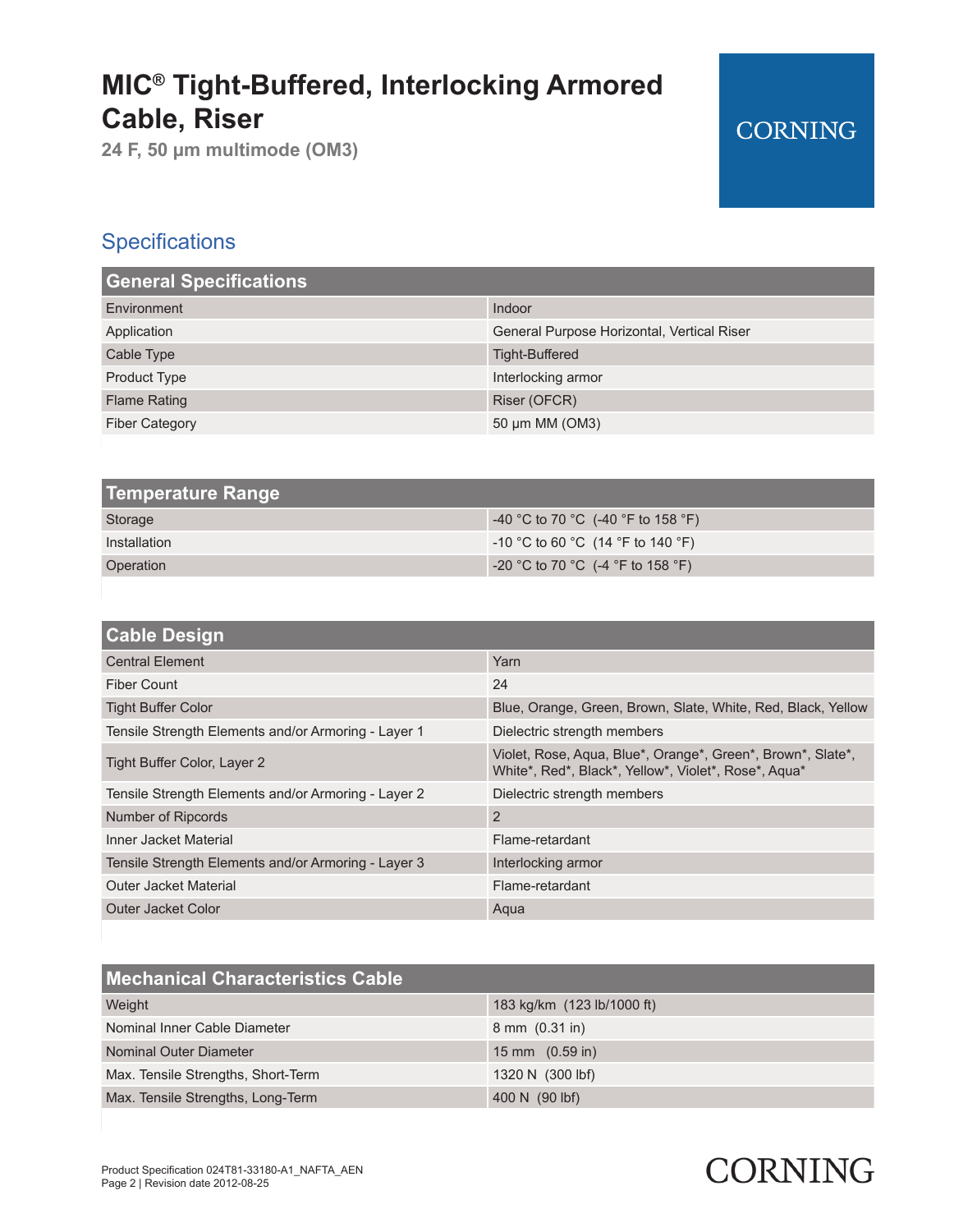**24 F, 50 µm multimode (OM3)**

## **CORNING**

| <b>Mechanical Characteristics Cable</b> |                           |
|-----------------------------------------|---------------------------|
| Min. Bend Radius Installation           | $225 \text{ mm}$ (8.9 in) |
| Min. Bend Radius Operation              | $150 \text{ mm}$ (5.9 in) |

### Fiber Specifications

| <b>Optical Characteristics (cabled)</b> |                          |
|-----------------------------------------|--------------------------|
| <b>Fiber Type</b>                       | Multimode                |
| <b>Fiber Core Diameter</b>              | $50 \mu m$               |
| <b>Fiber Category</b>                   | OM <sub>3</sub>          |
| Fiber Code                              | Τ                        |
| Performance Option Code                 | 80                       |
| Wavelengths                             | 850 nm / 1300 nm         |
| <b>Maximum Attenuation</b>              | 2.8 dB/km / 1 dB/km      |
| Min. Overfilled Launch (OFL) Bandwidth  | 1500 MHz*km / 500 MHz*km |
| Minimum Effective Modal Bandwidth (EMB) | 2000 MHz*km / -          |
| Serial 1 Gigabit Ethernet               | 1000 m / 600 m           |
| Serial 10 Gigabit Ethernet              | $300 \text{ m}$ / -      |
| Induced Attenuation @ 7.5 mm Radius     | $<$ 30 dB up to 80 dB    |

\* Meets 0.75 ns optical skew when used in all Corning Cable Systems Plug & Play™/Pretium EDGE® Systems Solutions.

Notes: 1) *50 μm multimode fiber macrobend loss ≤ 0.2 dB at 850 nm for two turns around 7.5 mm radius mandrel.*

2) Improved attenuation and bandwidth options available.

3) Bend-insensitive single-mode fibers available on request.

4) *Contact a Corning Cable Systems Customer Care Representative for additional information.*

### Ordering Information

| <b>Part Number</b>         | 024T81-33180-A1                                                                                    |
|----------------------------|----------------------------------------------------------------------------------------------------|
| <b>Product Description</b> | MIC <sup>®</sup> Tight-Buffered, Interlocking Armored Cable, Riser, 24 F.<br>50 µm multimode (OM3) |